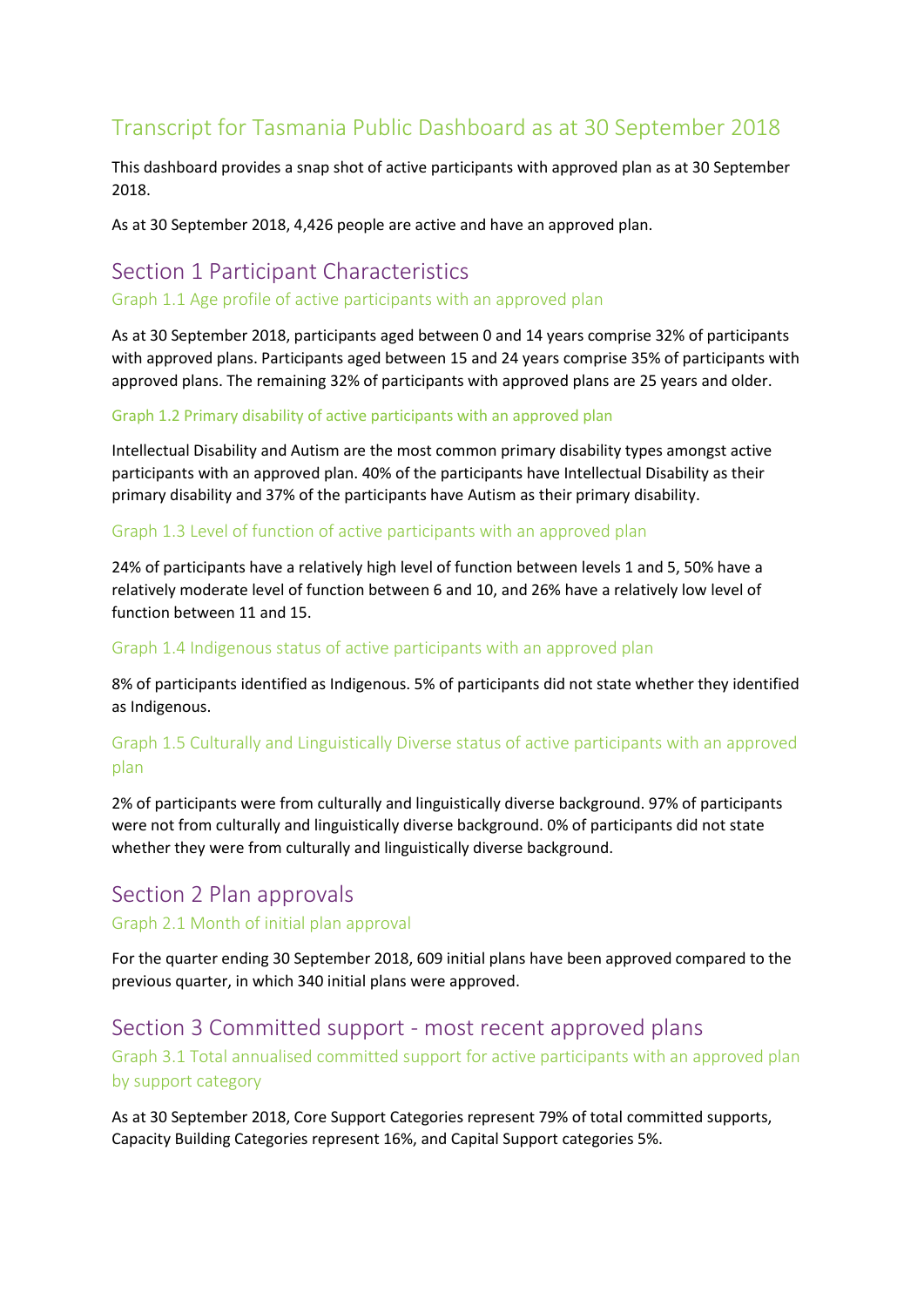# Graph 3.2 Total annualised committed support for active participants with an approved plan by primary disability

Participants with Intellectual Disability and Autism receive the highest proportion of total annualised committed support amongst all active participants with an approved plan. Participants with Intellectual Disability receive 49% of the total committed supports, while participants with Autism received 24% of the total committed supports.

# Graph 3.3 Total annualised committed support for active participants with an approved plan by age group

The 0 to 14, 15 to 24, and 25+ age groups represent 10%, 27% and 62% respectively of total committed supports.

## Graph 3.4 Total annualised committed support for active participants with an approved plan by level of function

Participants with level of function between 11 and 15 have relatively lower function or a higher level of disability, and they receive 50% of total committed supports. Participants with level of function between 6 and 10 have a relatively moderate level of function or disability, and they receive 42%. Participants with a level of function between 1 and 5 have relatively high level of function or a low level of disability, and they receive 8% of total committed supports.

# Section 4. Annualised committed support - most recent approved

## plans

# Graph 4.1 Distribution of active participants with an approved plan by annualised committed support band

As at 30 September 2018, 14% of active participants with approved plans have annualised committed supports in the range \$30,001-\$50,000, 13% in the range \$50,001-\$100,000, and 12% in the range \$5,001-\$10,000.

# Graph 4.2 Average annualised committed support for active participants with an approved plan by primary disability

Participants with a primary disability of Acquired Brain Injury receive the highest amount of average annualised committed support, and participants with a primary disability of Cerebral Palsy receive the second highest amount of average annualised committed support.

# Graph 4.3 Average annualised committed support for active participants with an approved plan by age group

Participants in the 55 to 64 years age group receive the highest amount of average annualised committed support, and the 45 to 54 years age group receive the second highest amount of average annualised committed support.

### Graph 4.4 Average annualised committed support for active participants with an approved plan by level of function

The average annualised committed support for participants with relatively high functional capacity (corresponding to a level of function between 1 and 5) is \$24,505, whereas the average annualised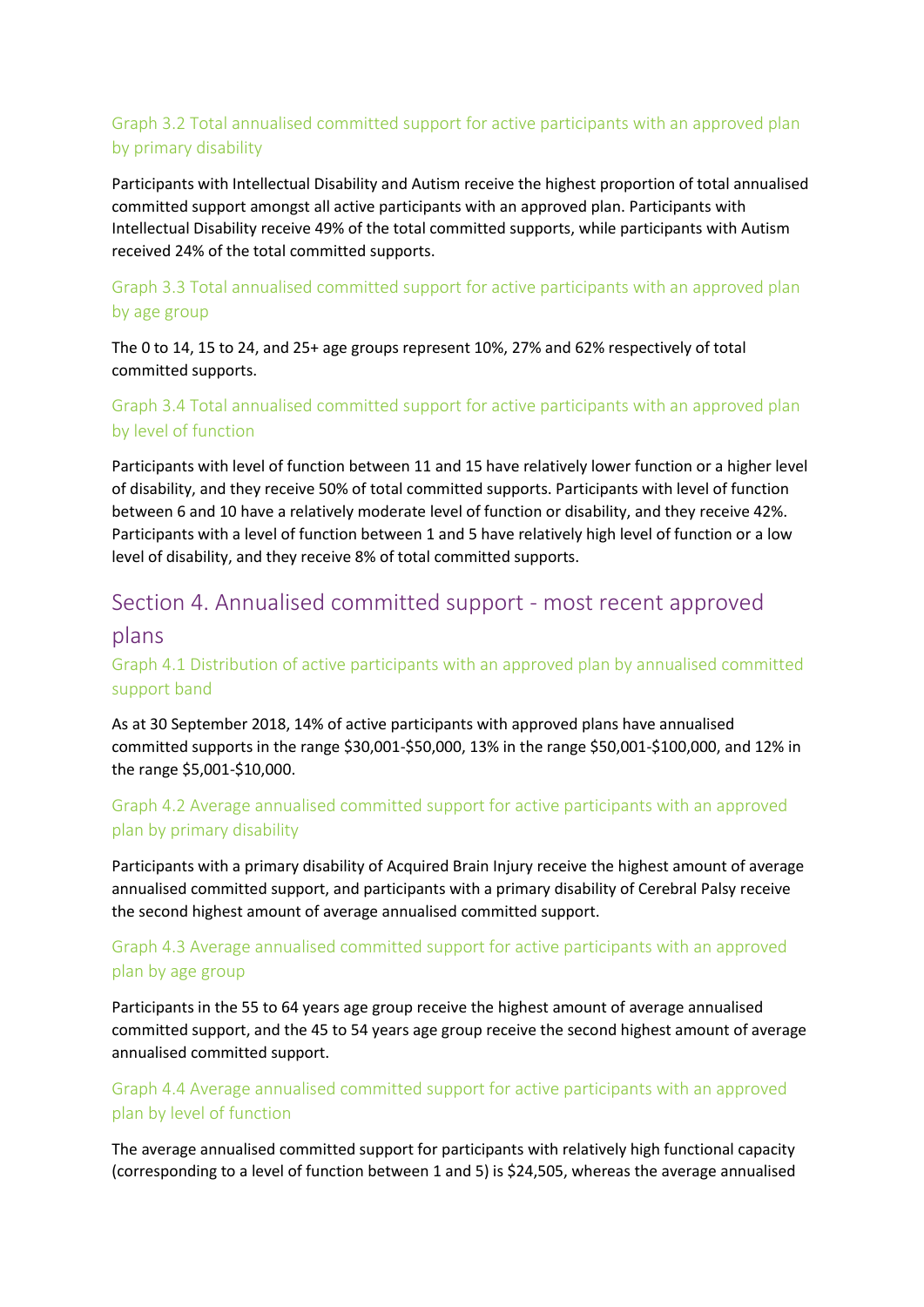committed support for participants with relatively low functional capacity (corresponding to a level of function between 11 and 15) is \$140,562.

# Section 5. Providers

Graph 5.1 Registered providers by entity type

As at 30 September 2018, there are 1,245 registered providers, 311 are Sole Traders and 934 are Organisations.

#### Table 5.2 Registered providers by registration group

The most common registration groups are Assist Prod-Pers Care/Safety (383 providers registered), followed by Therapeutic Supports (286 providers registered) and Personal Mobility Equipment (253 providers registered).

# Section 6. Participants and carers outcomes and support packages by participant age group

Participants and carers outcome indicators reported are from baseline outcomes data collected on participants when they receive their initial plan. Outcomes data was collected using the Short Form Outcomes Framework (SFOF) questionnaires. Participants with an initial plan approved during the period between 1 July 2016 and 30 September 2018 are included.

#### Participant age group: birth to before starting school

Description of key participant outcome domains:

Outcome statements for children aged 0-6 years (or school entry):

1. Children gain functional, developmental and coping skills that are appropriate to their ability and circumstances / specialist services

- 2. Children show evidence of self-determination in their everyday lives
- 3. Children participate meaningfully in family life
- 4. Children participate meaningfully in community life

#### Graph 6.1 Selected participant outcome indicators from participants aged between birth and before starting school

For participants age 0 to before starting school: 68% of parents or carers have concerns in 6 or more areas; 75% say their child is able to tell them what he or she wants; 68% of children can make friends outside family; 44% of children participate in age appropriate community, cultural or religious activities; and 71% of children are welcomed or actively included.

Description of key carer outcome domains:

Outcome statements for families / carers of children with disability aged 0-6 years:

- 1. Families know their rights and advocate effectively for their children
- 2. Families feel supported
- 3. Families are able to gain access to desired services, programs, and activities in their community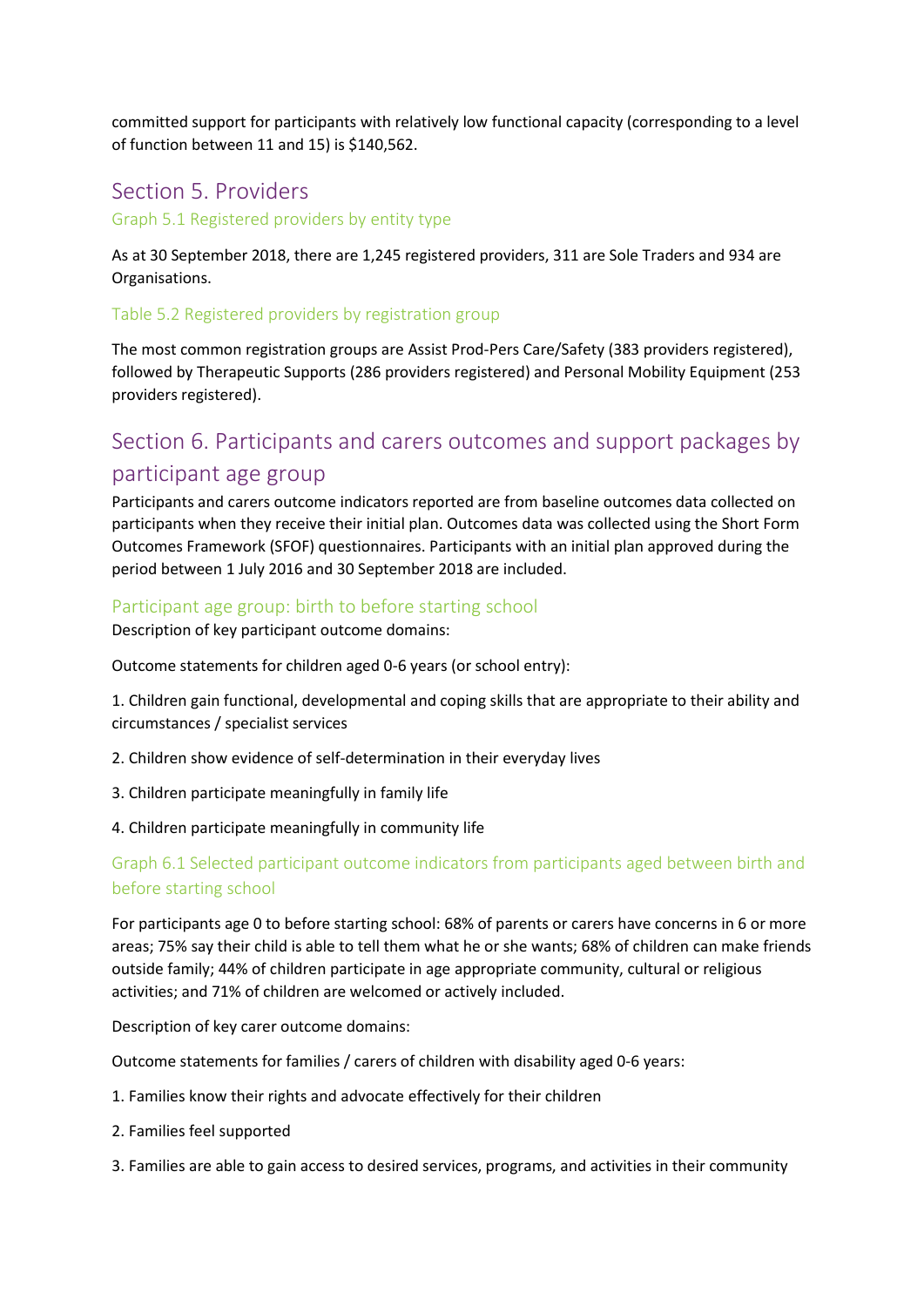#### 4. Families help their children develop and learn

#### 5. Families enjoy health and wellbeing

#### Graph 6.3 Selected carer outcome indicators from participants aged 0 to 14 years of age

For carers of participants starting school to 14: 43% receive Carer Payment; 67% receive Carer Allowance; 42% work in a paid job; 42% say they (and their partner) are able to work as much as they want; 78% are able to advocate for their child; 39% have friends and family they see as often as they like; 88% feel confident in supporting their child's development; and 68% rate their health as good, very good or excellent.

## Graph 6.5 Distribution of active participants with an approved plan by level of function for age 0 - 6 years

For the 0 to 6 years age group, 46% of participants have a relatively high level of function or low level of disability and 19% have a relatively low level of function or high level of disability.

### Graph 6.6 Distribution of active participants with an approved plan by primary disability for aged 0 - 6 years

53% of participants have Autism in the 0 to 6 years age group, while 15% have Developmental delay and 13% have Global developmental delay.

### Graph 6.7 Distribution of active participants with an approved plan by annualised committed support band for ages 0 - 6 years

The largest proportion of participants in the 0 to 6 years age group have annualised supports in the \$10,001-\$15,000 range (28% of participants in the age group), followed by \$15,001-\$20,000 (20% of participants in the age group) and \$5,001-\$10,000 (15% of participants in the age group).

### Graph 6.8 Total annualised committed support for active participants with an approved plan by support category for aged 0 - 6 years

Capacity Building - Daily Activities is the support category receiving the most committed supports (64% of the total annualised committed support for the age group), followed by Core - Daily Activities (17%) and Capital - Assistive Technology (10%).

#### Participant age group: starting school to age 14

Description of key participant outcome domains:

Outcome statements for children aged 7 (or school entry) to 14 years:

1. Children gain functional, developmental and coping skills that are appropriate to their ability and circumstances / specialist services

2. Children show evidence of self-determination in their everyday lives

3. Children participate meaningfully in family life

#### 4. Children participate meaningfully in community life

Graph 6.9 Selected participant outcome indicators from participants between starting school and aged 14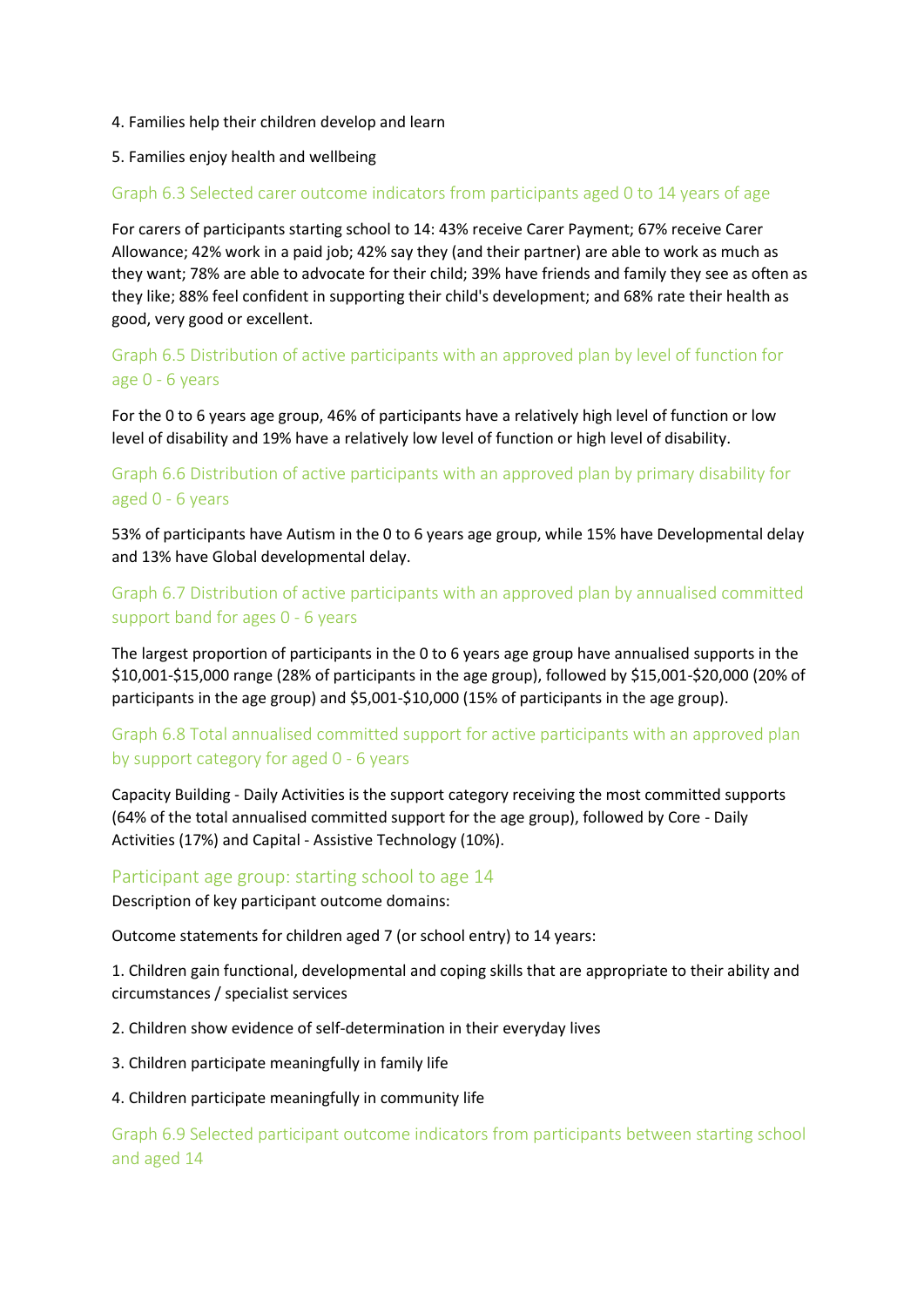For the 7 to 14 years age group: 36% of children are developing functional, learning and coping skills appropriate to their ability and circumstances; 45% are becoming more independent; 13% spend free time with friends without an adult present; 72% have a genuine say in decisions about themselves; 78% attend school in a mainstream class; 67% make friends with people outside the family; 29% spend time after school and on weekends with friends or in mainstream programs; and 81% are welcomed or actively included.

Description of key carer outcome domains:

Outcome statements for families / carers of children with disability aged 7 to 14 years:

- 1. Families know their rights and advocate effectively for their children
- 2. Families feel supported
- 3. Families are able to gain access to desired services, programs, and activities in their community
- 4. Families help their children develop and learn

5. Families enjoy health and wellbeing

### Graph 6.11 Selected carer outcome indicators from participants aged between birth and aged 14 years

43% receive Carer Payment; 67% receive Carer Allowance; 42% work in a paid job; 42% say they (and their partner) are able to work as much as they want; 78% are able to advocate for their child; 39% have friends and family they see as often as they like; 88% feel confident in supporting their child's development; and 68% rate their health as good, very good or excellent.

### Graph 6.13 Distribution of active participants with an approved plan by level of function for age 7 to 14 years

For the 7 to 14 years age group, 30% of participants have a relatively high level of function or low level of disability and 26% have a relatively low level of function or high level of disability.

### Graph 6.14 Distribution of active participants with an approved plan by primary disability for age 7 to 14 years

58% of participants have Autism in the 7 to 14 years age group, while 26% have Intellectual Disability and 6% have Cerebral Palsy.

# Graph 6.15 Distribution of active participants with an approved plan by annualised committed support band for age 7 to 14 years

The largest proportion of participants in the 7 to 14 years age group have annualised supports in the \$5,001-\$10,000 range (27% of the participants in the age group), followed by \$10,001-\$15,000 (21%) and \$15,001-\$20,000 (12%).

### Graph 6.16 Total annualised committed support for active participants with an approved plan by support category for age 7 to 14 years

Capacity Building - Daily Activities is the support category receiving the most committed supports (32% of the total annualised committed support for the age group), followed by Core - Daily Activities (31%) and Core - Social and Civic (14%).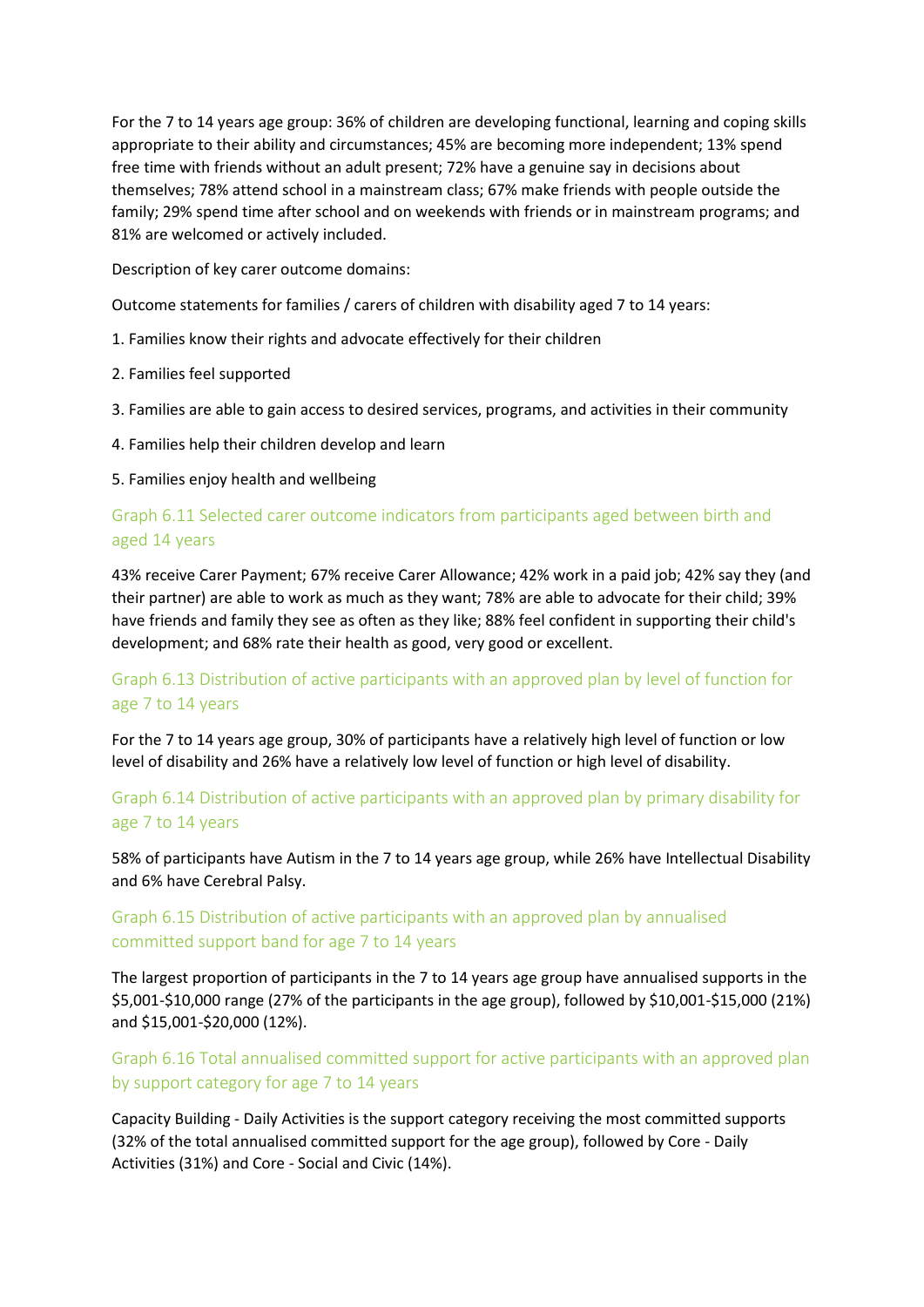#### Participant age group: age 15 to 24

Description of key participant outcome domains:

The adult framework consists of 8 participant domains:

- 1. Choice and control
- 2. Daily living activities
- 3. Relationships
- 4. Home
- 5. Health and wellbeing
- 6. Lifelong learning
- 7. Work
- 8. Social, community and civic participation

#### Graph 6.17 Selected outcome indicators from participants aged 15 to 24

For the 15 to 24 years age group: 45% are happy with the level of independence/control they have now; 55% choose what they do each day; 19% were given the opportunity to participate in a selfadvocacy group meeting; 80% want more choice and control in their life; 32% have no friends other than family or paid staff; 77% are happy with their home; 85% feel safe or very safe in their home; 72% rate their health as good, very good or excellent; 74% did not have any difficulties accessing health services; 67% currently attend or previously attended school in a mainstream class; 8% have a paid job; 11% volunteer; and 21% were actively involved in a community, cultural or religious group in the last year.

Description of key carer outcome domains:

Outcome statements for families / carers of participants aged 15 to 24 years:

- 1. Families know their rights and advocate effectively for their young person with disability
- 2. Families have the support they need to care
- 3. Families are able to gain access to desired services, programs, and activities in their community
- 4. Families help their young person become independent
- 5. Families enjoy health and wellbeing

#### Graph 6.19 Selected outcome indicators from carers of participants aged 15 to 24

31% receive Carer Payment; 41% receive Carer Allowance; 40% work in a paid job; 43% are able to work as much as they want; 75% are able to advocate for their family member; 49% have friends and family they see as often as they like; 43% know what their family can do to enable their family member with disability to become as independent as possible; and 64% rate their health as good, very good or excellent.

Graph 6.21 Distribution of active participants with an approved plan by level of function for age 15 to 24 years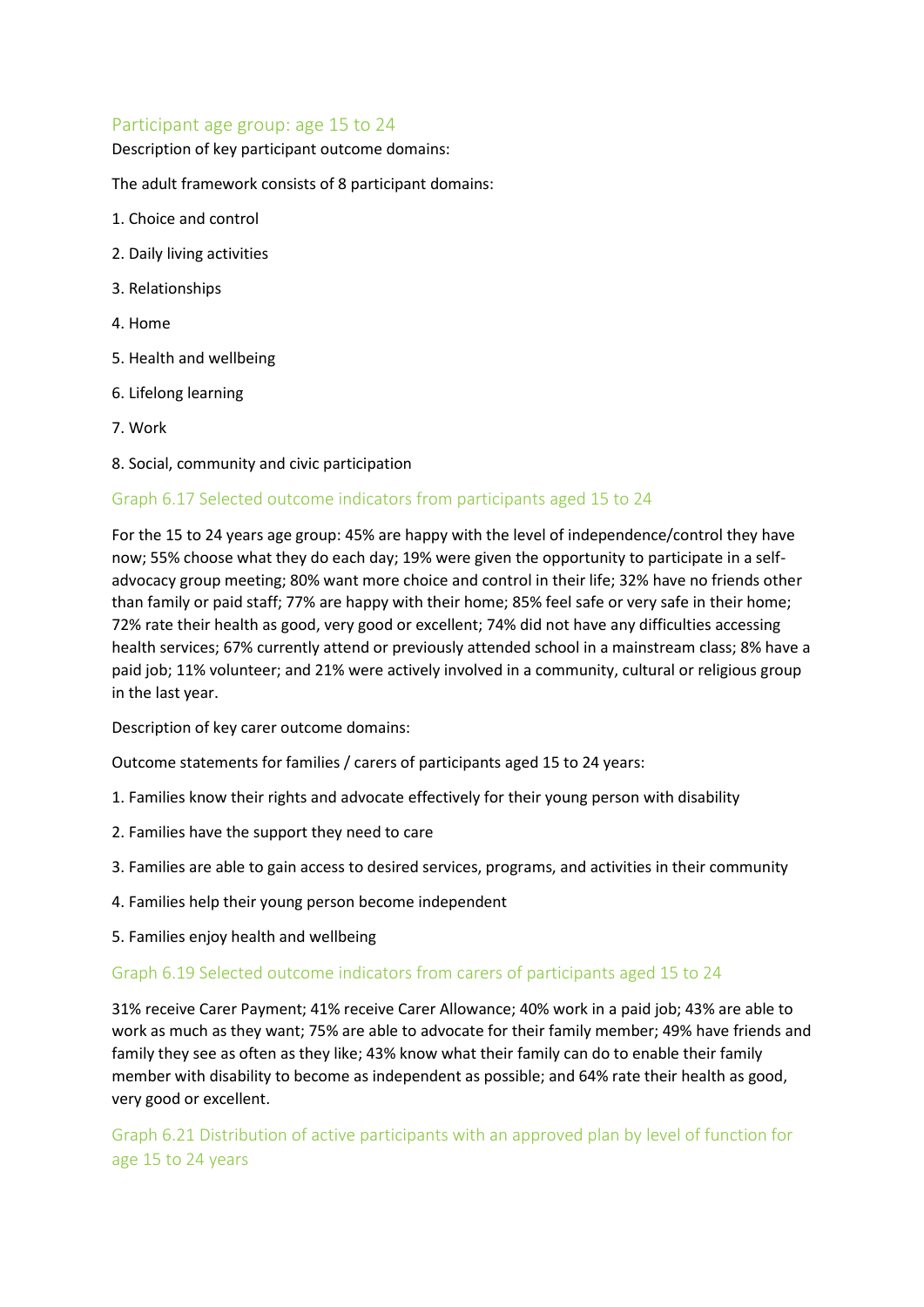For the 15 to 24 years age group, 25% of participants have a relatively high level of function or low level of disability and 20% have a relatively low level of function or high level of disability.

# Graph 6.22 Distribution of active participants with an approved plan by primary disability for age 15 to 24 years

45% of participants have Intellectual Disability in the 15 to 24 years age group, while 39% have Autism and 4% have Cerebral Palsy.

#### Graph 6.23 Distribution of active participants with an approved plan by annualised committed support band for age 15 to 24 years

The largest proportion of participants in the 15 to 24 years age group have annualised supports in the \$30,001-\$50,000 range (18% of the participants in the age group), followed by \$50,001-\$100,000 (14%) and \$15,001-\$20,000 (10%).

# Graph 6.24 Total annualised committed support for active participants with an approved plan by support category for age 15 to 24 years

Core - Daily Activities is the support category receiving the most committed supports (45%), followed by Core - Social and Civic (26%) and Capacity Building - Daily Activities (9%).

#### Participant age group: age 25 and plus

Description of key participant outcome domains

The adult framework consists of 8 participant domains:

- 1. Choice and control
- 2. Daily activities
- 3. Relationships
- 4. Home
- 5. Health and wellbeing
- 6. Lifelong learning
- 7. Work
- 8. Social, community and civic participation

#### Graph 6.25 Selected outcomes indicators from participants aged 25 and plus

For the 25 years and older age group: 56% choose what they do each day; 43% were given the opportunity to participate in a self-advocacy group meeting; 79% want more choice and control in their life; 26% have no friends other than family or paid staff; 79% are happy with their home; 84% feel safe or very safe in their home; 56% rate their health as good, very good or excellent; 77% did not have any difficulties accessing health services; 11% participate in education, training or skill development; of those receiving education, training or skill development, 56% receive it in mainstream settings; 24% were unable to do a course or training they wanted to do in the last 12 months; 23% have a paid job; 10% volunteer; and 34% were actively involved in a community, cultural or religious group in the last year.